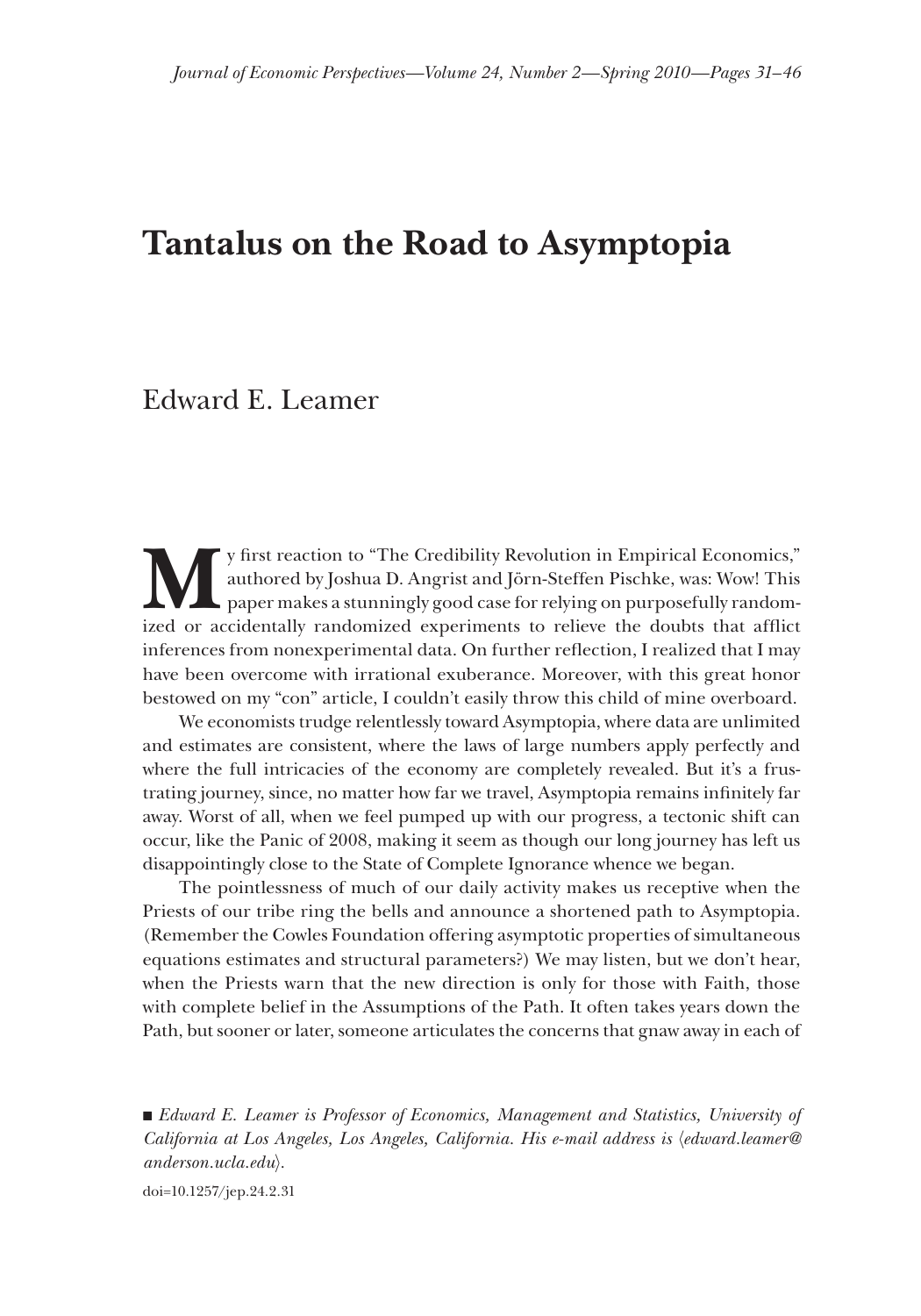us and asks if the Assumptions are valid. (T. C. Liu (1960) and Christopher Sims (1980) were the ones who proclaimed that the Cowles Emperor had no clothes.) Small seeds of doubt in each of us inevitably turn to despair and we abandon that direction and seek another.

Two of the latest products-to-end-all-suffering are nonparametric estimation and consistent standard errors, which promise results without assumptions, as if we were already in Asymptopia where data are so plentiful that no assumptions are needed. But like procedures that rely explicitly on assumptions, these new methods work well in the circumstances in which explicit or hidden assumptions hold tolerably well and poorly otherwise. By disguising the assumptions on which nonparametric methods and consistent standard errors rely, the purveyors of these methods have made it impossible to have an intelligible conversation about the circumstances in which their gimmicks do not work well and ought not to be used. As for me, I prefer to carry parameters on my journey so I know where I am and where I am going, not travel stoned on the latest euphoria drug.

This is a story of Tantalus, grasping for knowledge that remains always beyond reach. In Greek mythology Tantalus was favored among all mortals by being asked to dine with the gods. But he misbehaved—some say by trying to take divine food back to the mortals, some say by inviting the gods to a dinner for which Tantalus boiled his son and served him as the main dish. Whatever the etiquette faux pas, Tantalus was punished by being immersed up to his neck in water. When he bowed his head to drink, the water drained away, and when he stretched up to eat the fruit hanging above him, wind would blow it out of reach. It would be much healthier for all of us if we could accept our fate, recognize that perfect knowledge will be forever beyond our reach and find happiness with what we have. If we stopped grasping for the apple of Asymptopia, we would discover that our pool of Tantalus is full of small but enjoyable insights and wisdom.

Can we economists agree that it is extremely hard work to squeeze truths from our data sets and what we genuinely understand will remain uncomfortably limited? We need words in our methodological vocabulary to express the bly limited? We need words in our methodological vocabulary to express the limits. We need sensitivity analyses to make those limits transparent. Those who think otherwise should be required to wear a scarlet-letter  $O$  around their necks, for "overconfidence." Angrist and Pischke obviously know this. Their paper is peppered with concerns about quasi-experiments and with criticisms of instrumental variables thoughtlessly chosen. I think we would make progress if we stopped using the words "instrumental variables" and used instead "surrogates" meaning surrogates for the experiment that we wish we could have conducted. The psychological power of the vocabulary requires a "surrogate" to be chosen with much greater care than an "instrument."

As Angrist and Pischke persuasively argue, either purposefully randomized experiments or accidentally randomized "natural" experiments can be extremely helpful, but Angrist and Pischke seem to me to overstate the potential benefits of the approach. Since hard and inconclusive thought is needed to transfer the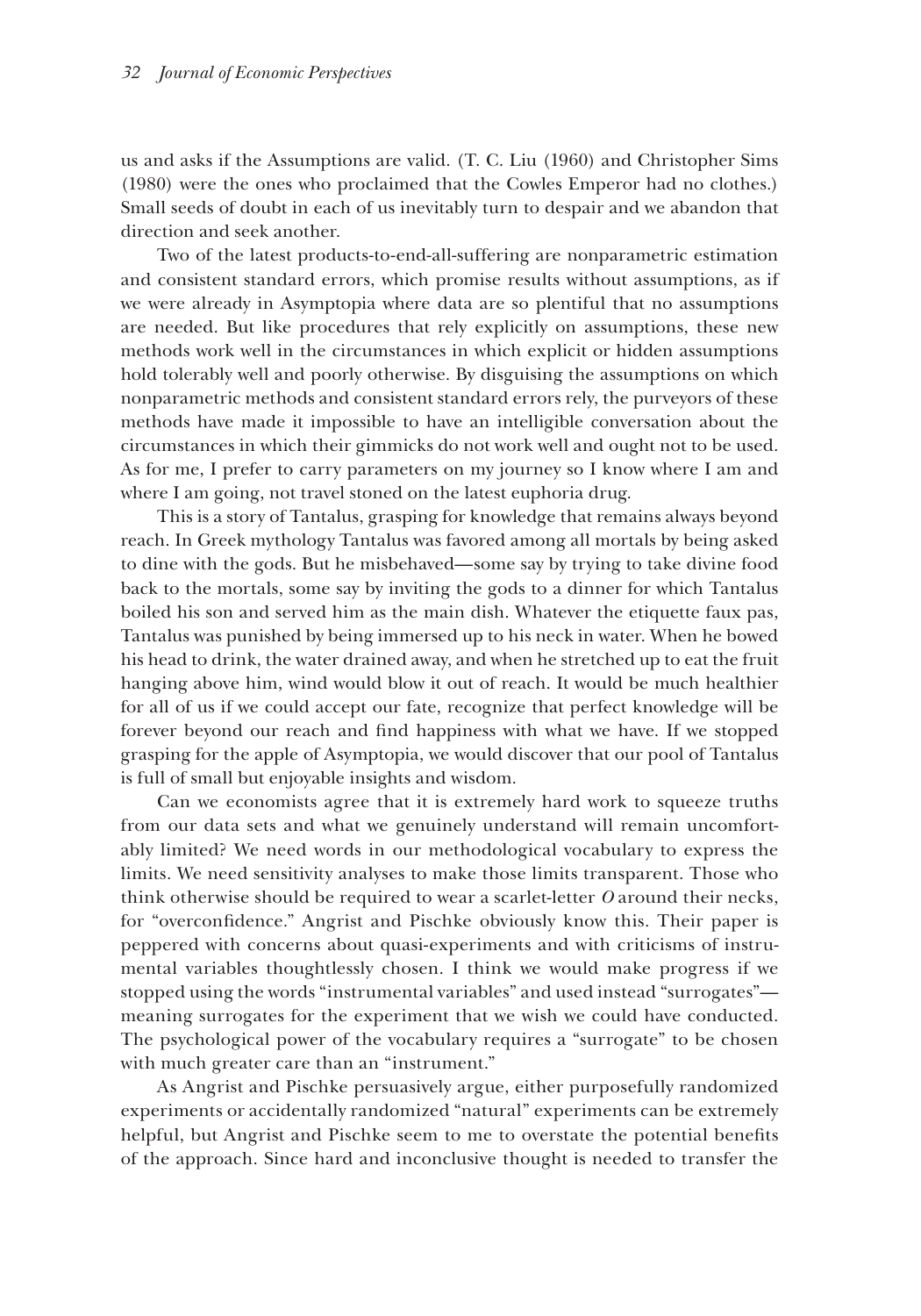results learned from randomized experiments into other domains, there must therefore remain uncertainty and ambiguity about the breadth of application herefore remain uncertainty and ambiguity about the breadth of application of any findings from randomized experiments. For example, how does Card's (1990) study of the effect on the Miami labor market of the Mariel boatlift of 1990) study of the effect on the Miami labor market of the Mariel boatlift of 125,000 Cuban refugees in 1980 inform us of the effects of a 2000 mile wall along 25,000 Cuban refugees in 1980 inform us of the effects of a 2000 mile wall along the southern border of the United States? Thoughts are also needed to justify the choice of instrumental variables, and a critical element of doubt and ambiguity hoice of instrumental variables, and a critical element of doubt and ambiguity necessarily afflicts any instrumental variables estimate. (You and I know that truly consistent estimators are imagined, not real.) Angrist and Pischke under- ruly consistent estimators are imagined, not real.) Angrist and Pischke understand this. But their students and their students' students may come to think that it is enough to wave a clove of garlic and chant "randomization" to solve all our problems just as an earlier cohort of econometricians have acted as if it were enough to chant "instrumental variable."

I will begin this comment with some thoughts about the inevitable limits of randomization, and the need for sensitivity analysis in this area, as in all areas of applied empirical work. To be provocative, I will argue here that the financial catastrophe that we have just experienced powerfully illustrates a reason why extrapolating from natural experiments will inevitably be hazardous. The misinterpretation of historical data that led rating agencies, investors, and even myself to guess that home prices would decline very little and default rates would be tolerable even in a severe recession should serve as a caution for all applied econometrics. I will also offer some thoughts about how the difficulties of applied econometric work cannot be evaded with econometric innovations, offering some under-recognized difficulties with instrumental variables and robust standard errors as examples. I conclude with some comments about the shortcomings of an experimentalist paradigm as applied to macroeconomics, and with some warnings about the willingness of applied economists to apply push-button methodologies without sufficient hard thought regarding their applicability and shortcomings.

## **Randomization Is Not Enough**

Angrist and Pischke offer a compelling argument that randomization is one large step in the right direction. Which it is! But like all the other large steps we have already taken, this one doesn't get us where we want to be.

In addition to randomized treatments, most scientific experiments also have controls over the important confounding effects. These controls are needed to improve the accuracy of the estimate of the treatment effect and also to determine clearly the range of circumstances over which the estimate applies. (In a laboratory vacuum, we would find that a feather falls as fast as a bowling ball. In the real world with air, wind, and humidity, all bets are off, pending further study.)

In place of experimental controls, economists can, should, and usually do include control variables in their estimated equations, whether the data are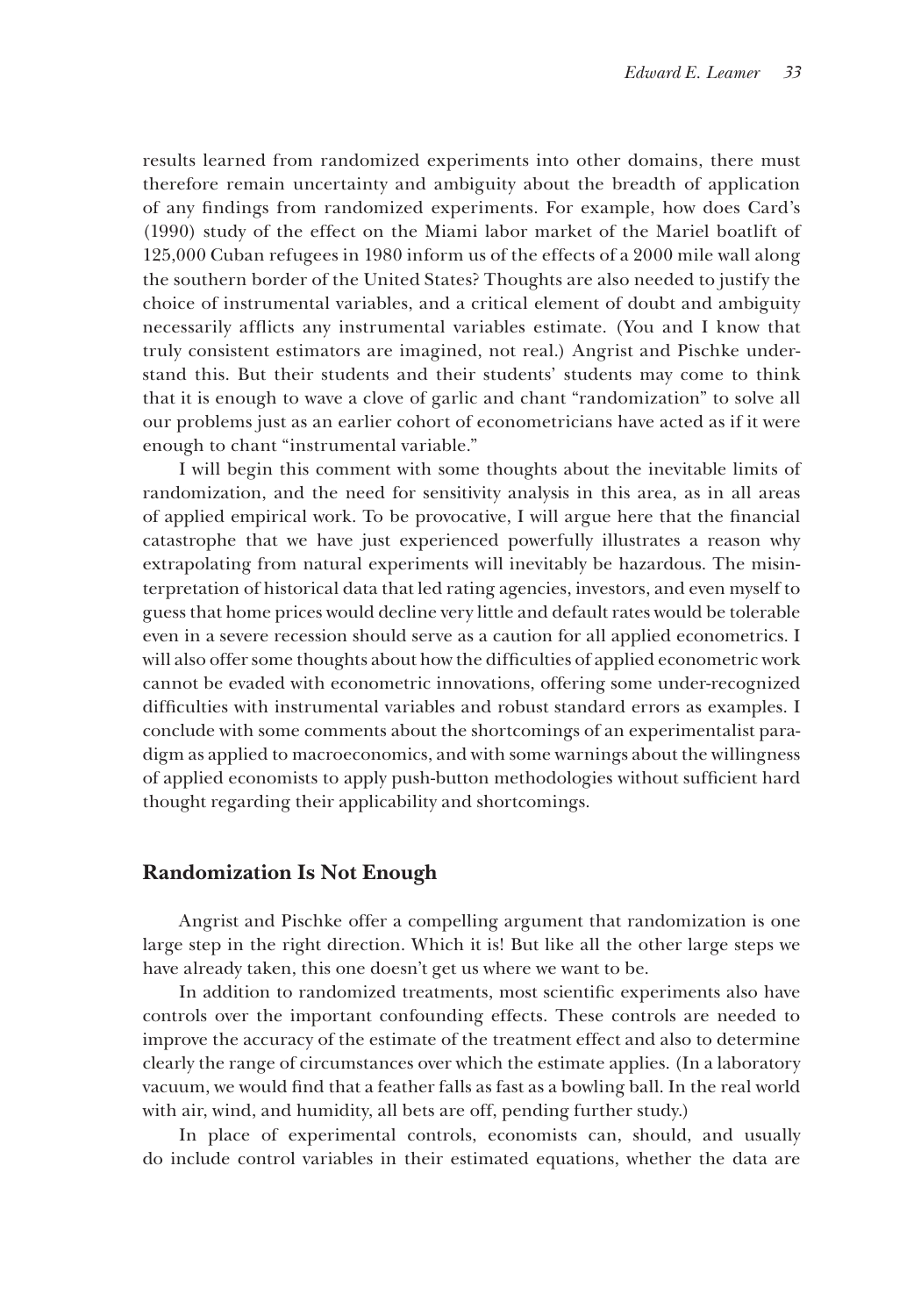nonexperimental or experimental. To make my point about the effect of these controls it will be helpful to refer to the prototypical model:

$$
y_t = \alpha + (\beta_0 + \beta_1' \mathbf{z}_t) x_t + \mathbf{\theta}' \mathbf{w}_t + \varepsilon_t,
$$

where *x* is the treatment, *y* the response, **z** is a set of interactive confounders, **w** is a set of additive confounders, where ε stands for all the other unnamed, unmeasured effects which we sheepishly assume behaves like a random variable, distributed independently of the observables. Here  $(\beta_0 + \beta_1' \mathbf{z}_t)$  is the variable treatment effect that we wish to estimate. One set of problems is caused by the additive confounding variables **w**, which can be uncomfortably numerous. Another set of problems is caused by the interactive confounding variables **z**, which may include features of the experimental design as well as characteristics of the subjects.

Consider first the problem of the additive confounders. We have been taught that experimental randomization of the treatment eliminates the requirement to include additive controls in the equation because the correlation between the controls and the treatment is zero by design and regression estimates with or without the controls are unbiased, indeed identical. That's true in Asymptopia, but it's not true here in the Land of the Finite Sample where correlation is an everpresent fact of life and where issues of sensitivity of conclusions to assumptions can arise even with randomized treatments if the correlations between the randomized treatment and the additive confounders, by chance, are high enough.

Indeed, if the number of additive confounding variables is equal to or larger than the number of observations, any treatment  $x$ , randomized or not, will be perfectly collinear with the confounding variables (the undersized sample problem). Then, to estimate the treatment effect, we would need to make judgments about which of the confounding variables to exclude. That would ordinarily require a sensitivity analysis, unless through Divine revelation economists were told exactly which ivity analysis, unless through Divine revelation economists were told exactly which controls to include and which to exclude. Though the number of randomized trials may be large, an important sensitivity question can still arise because the number of confounding variables can be increased without limit by using lagged values and nonlinear forms. In other words, if you cannot commit to some notion of smoothness of the functional form of the confounders and some notion of limited or smooth time delays in response, you will not be able to estimate the treatment effect even with a randomized experiment, unless experimental controls keep the confounding variables constant or Divine inspiration allows you to omit some of the variables.

You are free to dismiss the preceding paragraph as making a mountain out of a molehill. By reducing the realized correlation between the treatment and the controls, randomization allows a larger set of additive control variables to be included before we confront the sensitivity issues caused by collinearity. For that reason, though correlation between the treatment and the confounders with hat reason, though correlation between the treatment and the confounders with nonexperimental data is a *huge* problem, it is much less important when the treatment is randomized. With that problem neutralized, concern shifts elsewhere.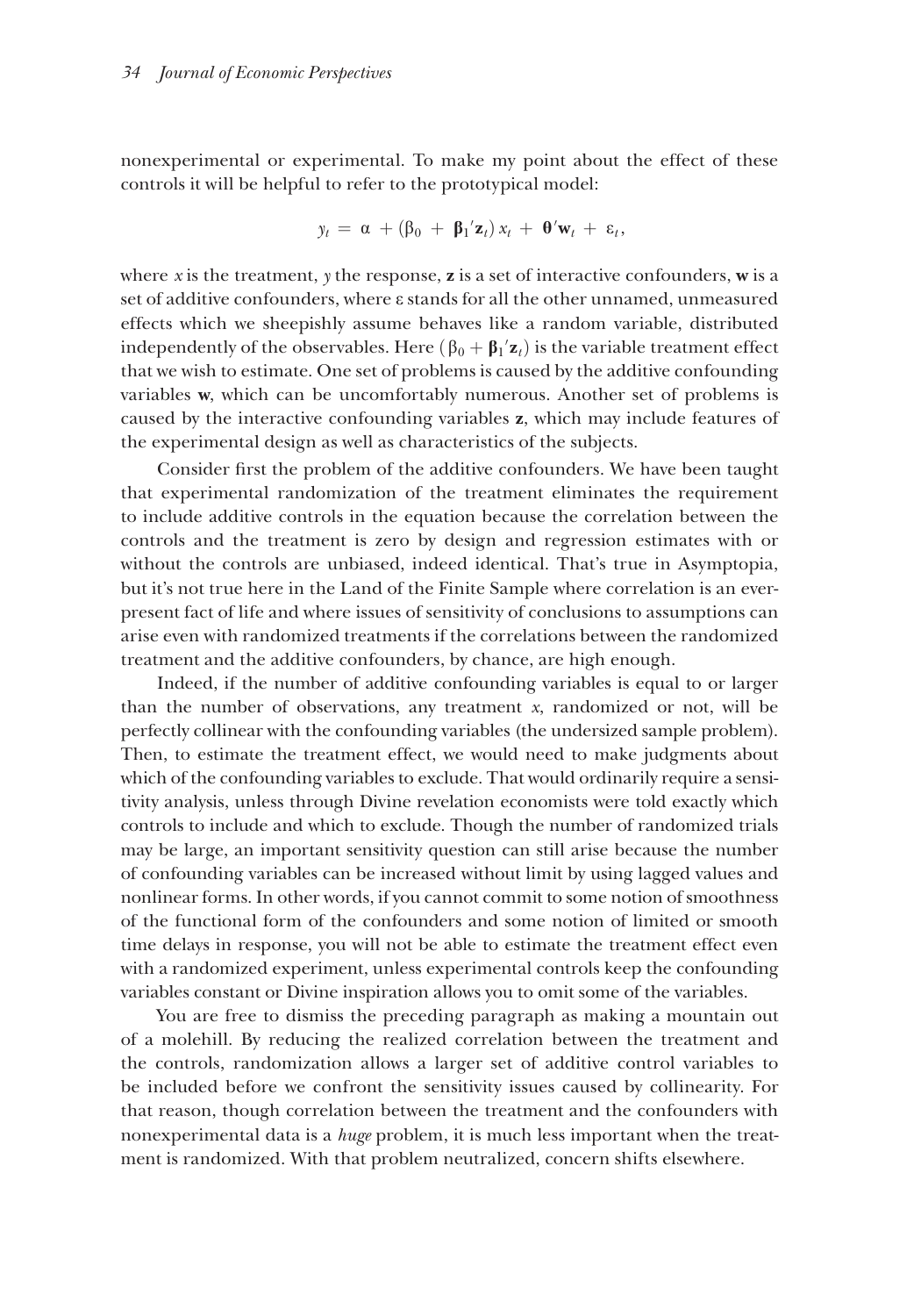The big problem with randomized experiments is not additive confounders; it's the interactive confounders. This is the heterogeneity issue that especially concerns Heckman (1992) and Deaton (2008) who emphasized the need to study "causal mechanisms," which I am summarizing in terms of the interactive causal mechanisms," which I am summarizing in terms of the interactive **z** variables. Angrist and Pischke completely understand this point, but they seem inappropriately dismissive when they accurately explain "extrapolation of causal effects to new settings is always speculative," which is true, but the extrapolation speculation is more transparent and more worrisome in the experimental case than in the nonexperimental case.

After all, in nonexperimental nonrandomized settings, when judicious choice of additive confounders allows one to obtain just about any estimate of hoice of additive confounders allows one to obtain just about any estimate of the treatment effect, there is little reason to worry about "extrapolation of causal effects to new settings." What's to extrapolate anyway? Our lack of knowledge? Greater concern about extrapolation is thus an indicator of the progress that comes from randomization.

When the randomization is accidental, we may pretend that the instrumental variables estimator is consistent, but we all know that the assumptions that justify that conclusion cannot possibly hold exactly. Those who use instrumental variables would do well to anticipate the inevitable barrage of questions about the appropriateness of their instruments. Ever-present asymptotic bias casts a large dark shadow on instrumental variables estimates and is what limits the applicability of the estimate even to the setting that is observed, not to mention extrapolation to new settings. In addition, small sample bias of instrumental variables estimators, even in the consistent case, is a huge neglected problem with practice, made worse by the existence of multiple weak instruments. This seems to be one of the points of the Angrist and Pischke paper—purposeful randomization is better than accidental randomization.

But when the randomization is purposeful, a whole new set of issues arises experimental contamination—which is much more serious with human subjects in a social system than with chemicals mixed in beakers or parts assembled into mechanical structures. Anyone who designs an experiment in economics would do well to anticipate the inevitable barrage of questions regarding the valid transference of things learned in the lab (one value of  $z$ ) into the real world (a different value of  $z$ ).

With interactive confounders explicitly included, the overall treatment effect  $\beta_0 + \beta' z_t$  is not a number but a variable that depends on the confounding effects. Absent observation of the interactive compounding effects **z**, what is estimated is some kind of average treatment effect which is called by Imbens and Angrist (1994) a "Local Average Treatment Effect," which is a little like the lawyer who explained that when he was a young man he lost many cases he should have won but as he grew older he won many that he should have lost, so that on the average justice was done. In other words, if you act as if the treatment effect is a random variable by substituting  $β_t$  for  $β_0 + β′$ **z**<sub>t</sub>, the notation inappropriately relieves you of the heavy burden of considering what are the interactive confounders and finding some way to measure them. Less elliptically, absent observation of **z**, the estimated treatment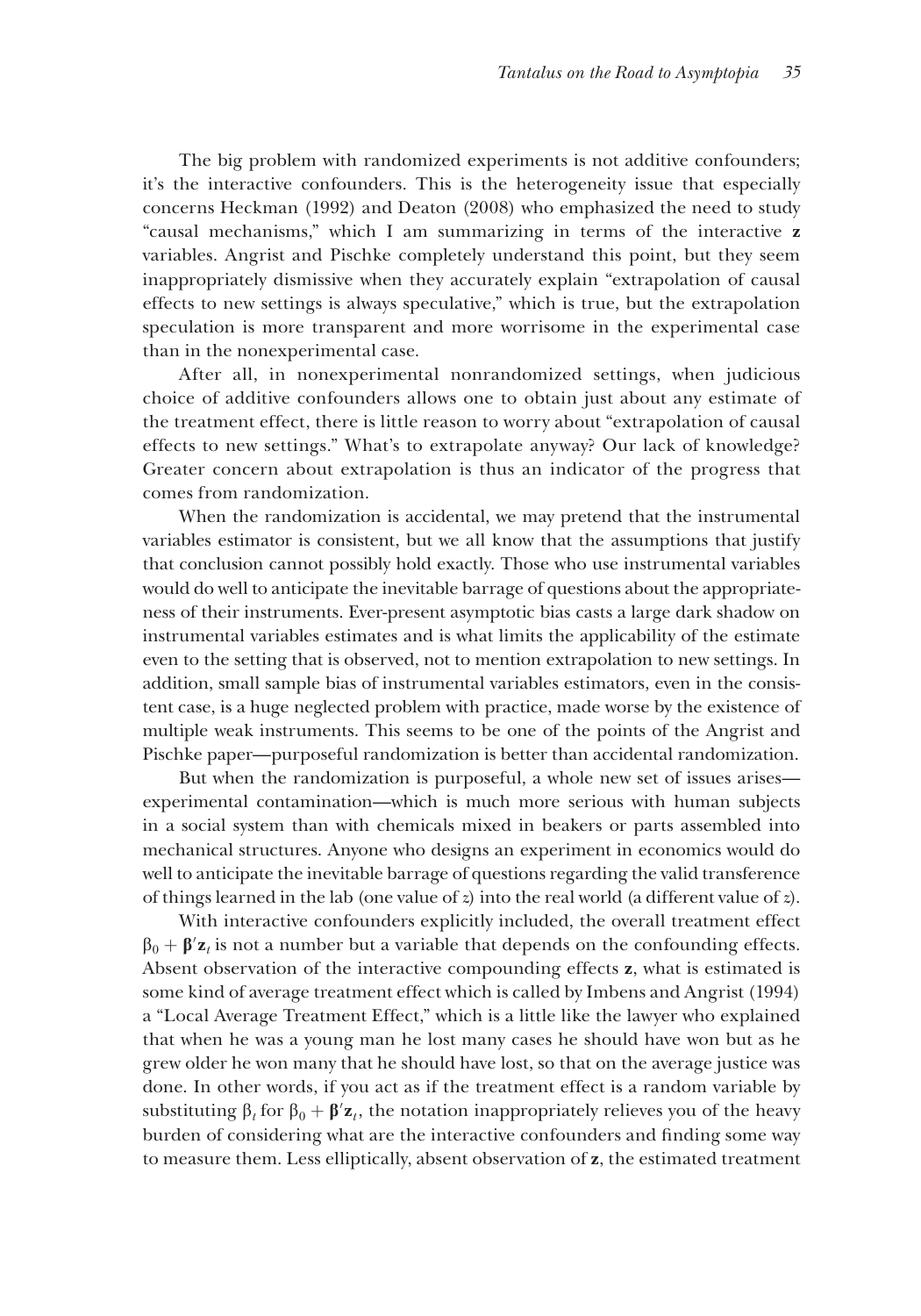effect should be transferred *only* into those settings in which the confounding interactive variables have values close to the mean values in the experiment. If little thought has gone into identifying these possible confounders, it seems probable that little thought will be given to the limited applicability of the results in other hat little thought will be given to the limited applicability of the results in other settings. This is the error made by the bond rating agencies in the recent financial crash—they transferred findings from one historical experience to a domain in which they no longer applied because, I will suggest, social confounders were not included. More on this below.

## **Sensitivity Analysis and Sensitivity Conversations are What We Need ensitivity Analysis and Sensitivity Conversations are What We**

I thus stand by the view in my 1983 essay that econometric theory promises more than it can deliver, because it requires a complete commitment to assumptions that are actually only half-heartedly maintained. The only way to create credible inferences with doubtful assumptions is to perform a sensitivity analysis that separates the fragile inferences from the sturdy ones: those that depend substantially on the doubtful assumptions and those that do not. Since I wrote my "con in econometrics" challenge much progress has been made in economic theory and in econometric theory and in experimental design, but there has been little progress technically or procedurally on this subject of sensitivity analyses in econometrics. Most authors still support their conclusions with the results implied by several models, and they leave the rest of us wondering how hard they had to work to find their favorite outcomes and how sure we have to be about the instrumental variables assumptions with accidentally randomized treatments he instrumental variables assumptions with accidentally randomized treatments and about the extent of the experimental bias with purposefully randomized treatments. It's like a court of law in which we hear only the experts on the plaintiff's side, but are wise enough to know that there are abundant arguments for iff's side, but are wise enough to know that there are abundant arguments for the defense.

I have been making this point in the econometrics sphere since before I wrote Specification Searches: Ad Hoc Inference with Nonexperimental Data in 1978.<sup>1</sup> That book was stimulated by my observation of economists at work who routinely pass their data through the filters of many models and then choose a few results for reporting purposes. The range of models economists are willing to explore creates ambiguity in the inferences that can properly be drawn from our data, and I have been recommending mathematical methods of sensitivity analysis that are intended to determine the limits of that ambiguity.

<sup>1</sup> Parenthetically, if you are alert, you might have been unsettled by the use of the word "with" in my title: *Ad Hoc Inference with Nonexperimental Data,* since inferences are made *with tools* but *from data*. That is my very subtle way of suggesting that knowledge is created by an interactive exploratory process, quite unlike the preprogrammed estimation dictated by traditional econometric theory.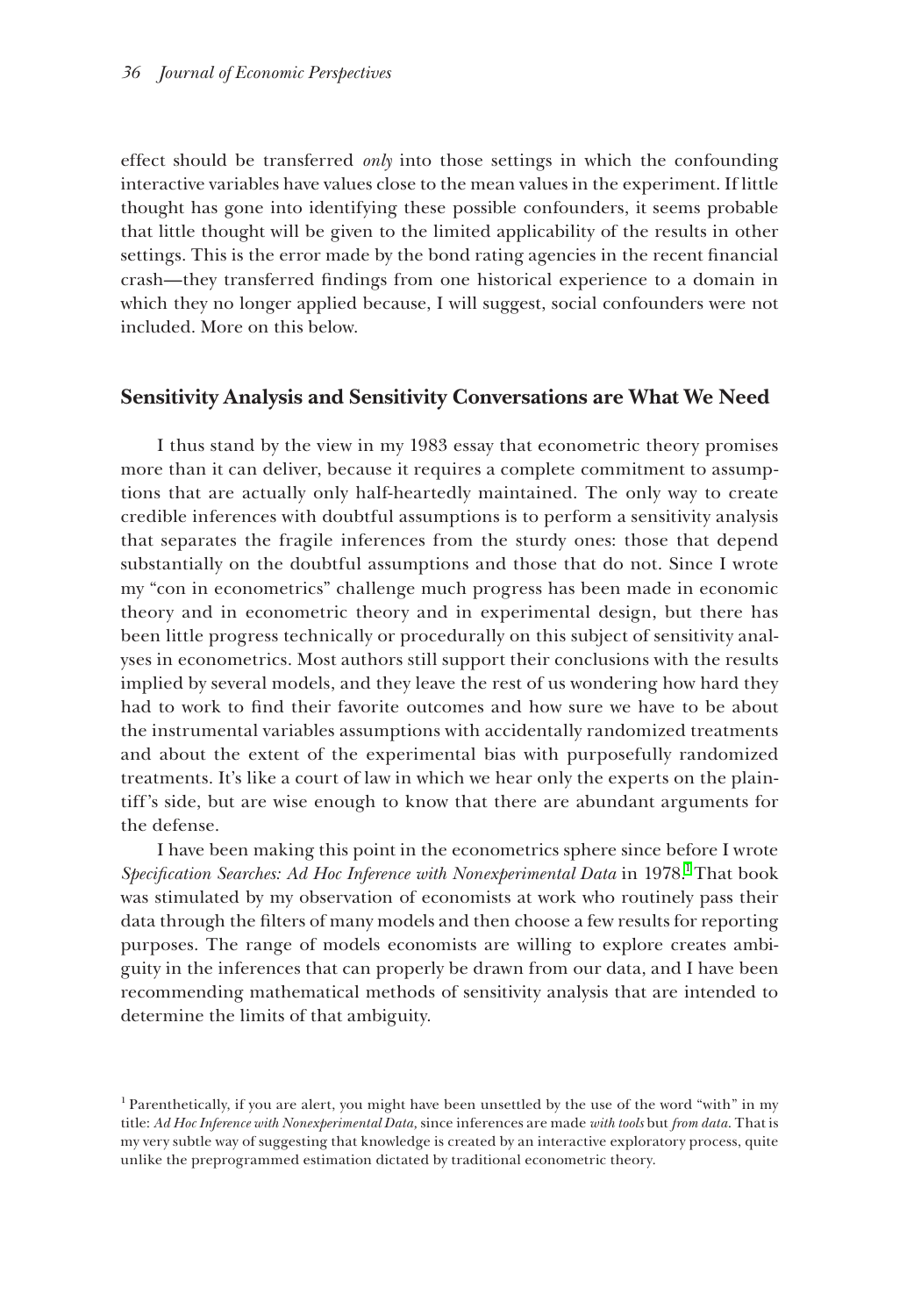The language that I used to make the case for sensitivity analysis seems not to have penetrated the consciousness of economists. What I called "extreme bounds analysis" in my 1983 essay is a simple example that is the best-known approach, though poorly understood and inappropriately applied. Extreme bounds analysis is not an "ad hoc but intuitive approach," as described by Angrist and Pischke. It is a solution to a clearly and precisely defined sensitivity question, which is to determine the range of estimates that the data could support given a precisely defined range of assumptions about the prior distribution. It's a correspondence between the assumption space and the estimation space. Incidentally, if you could see the wisdom in finding the range of estimates that the data allow, I would work to provide tools that identify the range of *t*-values, a more important measure of the fragility of the inferences.

A prior distribution is a foreign concept for most economists, and I tried to create a bridge between the logic of the analysis and its application by expressing the bounds in language that most economists could understand. Here it is: Include in the equation the treatment variable and a single linear combination of the additive controls. Then find the linear combination of controls that provides the greatest estimated treatment effect and the linear combination that provides the smallest estimated treatment effect. That corresponds to the range of estimates that can be obtained when it is known that the controls are doubtful (zero being the most likely estimate, a priori) but there is complete ambiguity about the probable importance of the variables, arbitrary scales, and arbitrary coordinate systems. What is ad hoc are the follow-on methods, for example, computing the standard errors of the bounds or reporting a distribution of estimates as in Sala-i-Martin (1997).

A culture that insists on statistically significant estimates is not naturally receptive to another reason our data are uninformative (too much dependence on arbitrary assumptions). One reason these methods are rarely used is their honesty seems destructive; or, to put it another way, a fanatical commitment to fanciful formal models is often needed to create the appearance of progress. But we need to change the culture and regard the finding of "no persuasive evidence in these data" on the same footing as a "statistically significant and sturdy estimate." Keep in mind that the sensitivity correspondence between assumptions and inferences can go in either direction. We can ask what set of inferences corresponds to a particular set of assumptions, but we can also ask what assumptions are needed to support a hoped-for inference. That is exactly what an economic theorem does. The intellectual value of the Factor Price Equalization Theorem does not derive from its truthfulness; it's value comes from the fact that it provides a minimal set of assumptions that imply Factor Price Equalization, thus focusing attention on *why* factor prices are not equalized.

To those of you who do data analysis, I thus pose two questions that I think every empirical enterprise should be able to answer: What feature of the data leads to that conclusion? What set of assumptions is essential to support that inference?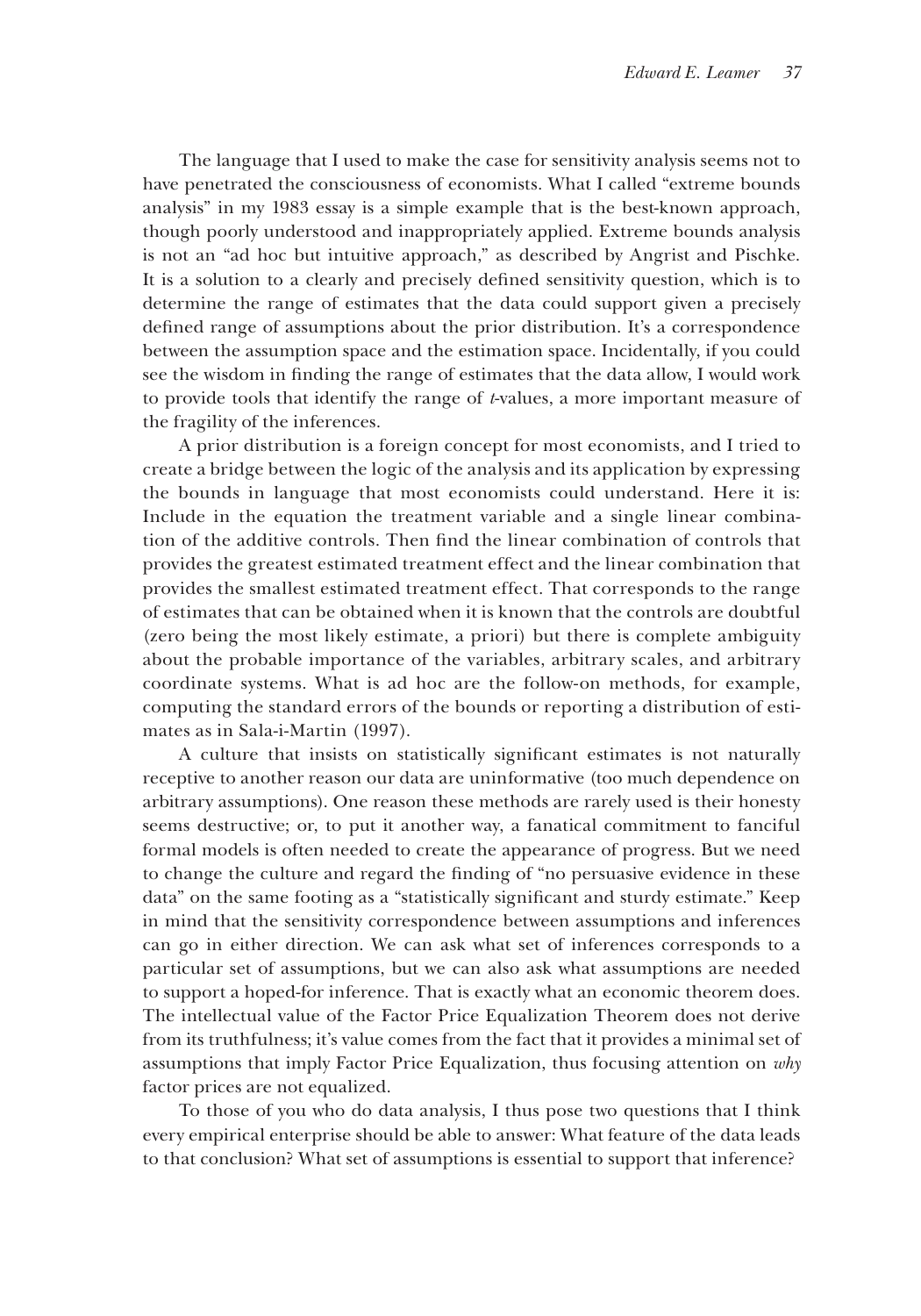## **The Troubles on Wall Street and Three-Valued Logic**

With the ashes of the mathematical models used to rate mortgage-backed securities still smoldering on Wall Street, now is an ideal time to revisit the sensitivity issues. Justin Fox (2009) suggests in his title *The Myth of the Rational Market*, *A History of Risk, Reward, and Delusion on Wall Street* that we have been making a that we have been making a modeling error and that the problems lie in the assumption of rational actors, which presumably can be remedied by business-as-usual after adding a "behavioral" variable or two into the model. I think the roots of the problem are deeper, calling for a change in the way we do business and calling for a book that might be titled: *The Myth of the Data Generating Process: A History of Delusion in Academia*. Rationality of financial markets is a pretty straightforward consequence of the assumption that financial returns are drawn from a "data generating process" whose properties are apparent to experienced investors and econometricians, after studying the historical data. If we don't know the data generating process, then the efficient markets edifice falls apart. Even simple-minded finance ideas, like the benefits from diversification, become suspect if we cannot reliably assess predictive means, variances, and covariances.

But it isn't just finance that rests on this myth of a data-generating process. It is the whole edifice of empirical economics. Let's face it. The evolving, innovating, self-organizing, self-healing human system we call the economy is not well described by a fictional "data-generating process." The point of the sensitivity analyses that I have been advocating begins with the admission that the historical data are compatible with countless alternative data-generating models. If there is one, the best we can do is to get close; we are never going to know it.

Confronted with our collective colossal failure to anticipate the problems with mortgage-backed securities, we economists have been stampeding shamelessly back to Keynesian thinking about macroeconomics, scurrying to reread Keynes' (1936) *General Theory of Employment, Interest and Money*. We would do well to go back a little further in time to 1921 when both Keynes' *Treatise on Probability* and Frank Knight's *Risk, Uncertainty and Profit* were published. Both of these books are about the myth of the data generating process. Both deal with the limits of the expected utility maximization paradigm. Both serve as foundations for the arguments in favor of sensitivity analysis in my "con" paper. Both are about "three-valued logic."

Here is how three-valued logic works. Suppose you can confidently determine that it is a good idea to bring your umbrella if the chance of rain is 10 percent or hat it is a good idea to bring your umbrella if the chance of rain is 10 percent or higher, but carrying the umbrella involves more cost than expected benefit if the chance of rain is less. When the data point clearly to a probability either in excess of hance of rain is less. When the data point clearly to a probability either in excess of 10 percent or less than 10 percent, then we are in a world of Knightian risk in which the decision can be based on expected utility maximization. But suppose there is one model that suggests the probability is 15 percent while another equally good model suggests the probability is 5 percent. Then we are in a world of Knightian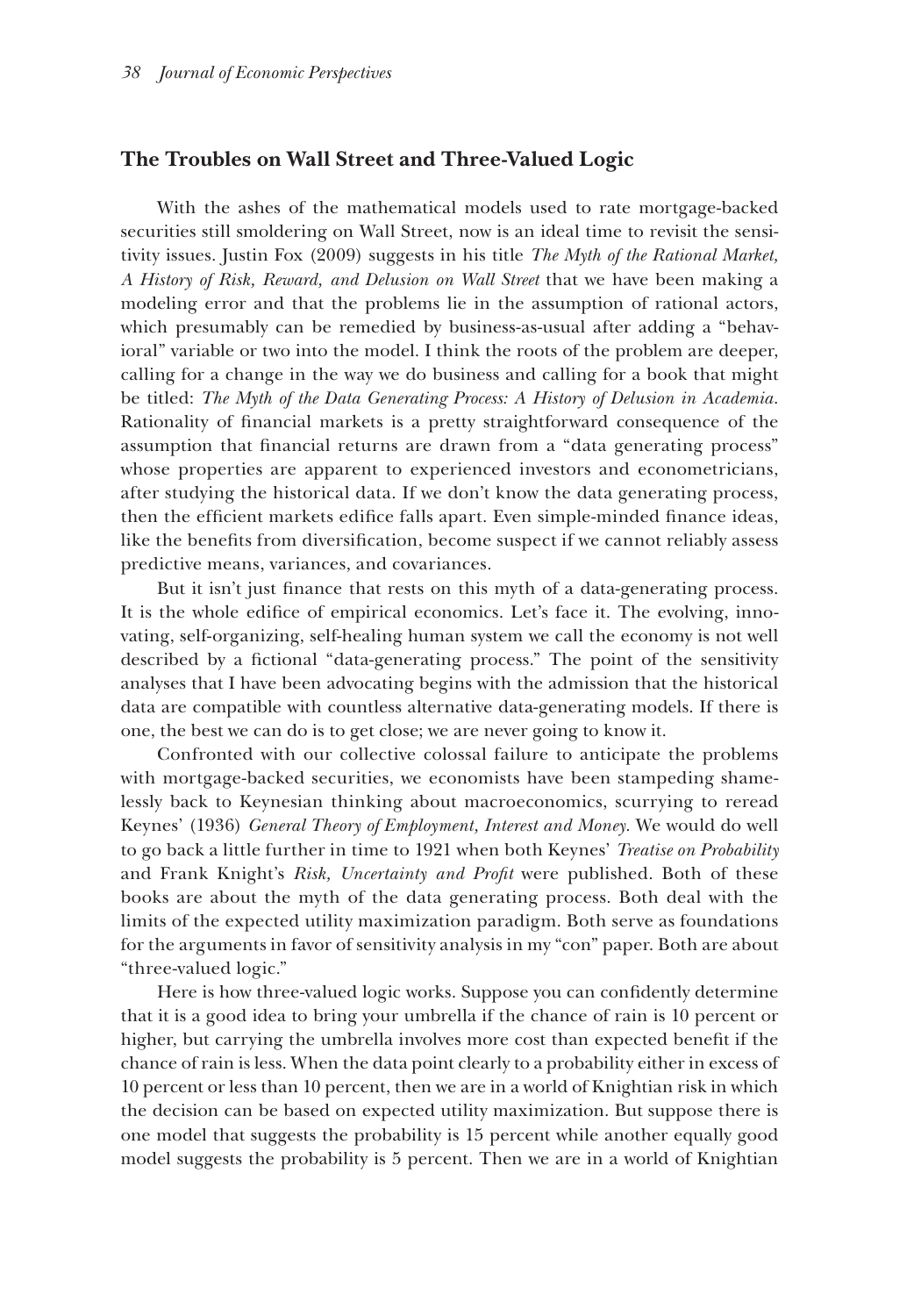uncertainty in which expected utility maximization doesn't produce a decision. When any number between  $0.05$  and  $0.15$  is an equally good<sup>2</sup> assessment of the chance of rain we are dealing with epistemic probabilities that are not numbers but intervals, in the spirit of Keynes (1921). While the decision is two-valued—you either take your umbrella or you don't—the state of mind is three-valued: yes (take the umbrella), no (leave it behind), or I don't know. The point of adopting three-valued logic like Keynes and Knight is to encourage us to think clearly about the limits of our knowledge and the limits of the expected utility maximization paradigm. With all of the focus on decision making with two-valued logic, the profession has done precious little work on decision under ambiguity and three-valued logic. $^3$ 

In other words, when I asked us to "take the con out of econometrics" I was only saying the obvious: If the range of inferences that can reasonably be supported by the data we have is too wide to point to one and only one decision, we need to admit that the data leave us confused. Thus my contribution to econometrics has been confusion! You, though, refuse to admit that you are just conometrics has been confusion! You, though, refuse to admit that you are just as confused as I.

Three-valued logic seems especially pertinent when extending the results of experiments into other domains—there is a lot of "we don't know" there. Even in the case of mechanical systems, with statistical properties much better understood than economics/financial human systems, it is not assumed that models will work under extreme conditions. Engineers may design aircraft that according to their computer models can fly, but until real airplanes are actually tested in normal and stressful conditions, the aircraft are not certified to carry passengers. Indeed, Boeing's composite plastic 787 Dreamliner has been suffering production delays because wing damage has shown up "when the stress on the wings was well below the load the wings must bear to be federally certified to carry passengers" (Gates, 2009). Too bad we couldn't have stress-tested those mortgage-backed securities 009). Too bad we couldn't have stress-tested those mortgage-backed securities before we started flying around the world with them. Too bad the rating agencies did not use three-valued logic with another bond rating: "AAA-H," meaning hypothetically AAA according to a model but not yet certified as recession-proof.

There is of course more than one reason why mortgage-backed securities didn't fly when the weather got rough, but it will suit my purposes here if I make the argument that it was an inappropriate extrapolation of data from one accidental experiment to a different setting that is at the root of the problem. To make this argument, it is enough to look at the data in Los Angeles. Don't expect a full econometric housing model. It's only a provocative illustration.

[Figure 1](#page-9-0) contrasts nonfarm payrolls in Los Angeles and in the United States overall during the last three recessions. In 2001 and in 2008, the L.A. job market

 $2$  Please don't think I am assigning a uniform distribution over this interval, since if that were the case, the probability would be precisely equal to the mean: 0.10.

<sup>3</sup> Bewley (1986), Klibanoff, Marinacci, and Mukerji (2005), and Hanany and Klibanoff (2009) and references therein are exceptions.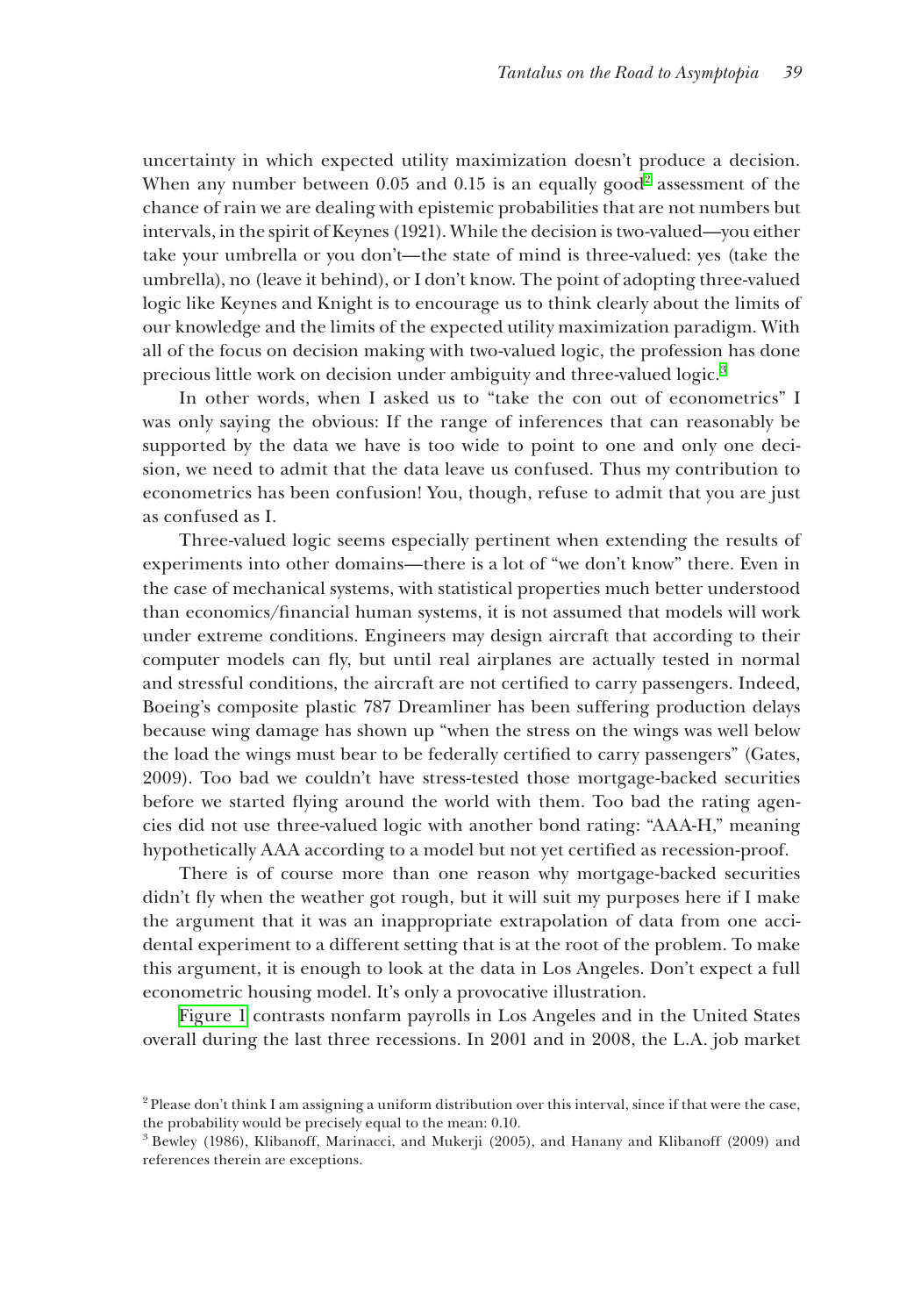<span id="page-9-0"></span>*Figure 1* **Payroll Jobs in Los Angeles and U.S. Overall (***recessions shaded***)**



*Note:* The figure shows the change in number of employees on nonfarm payrolls, in the Los Angeles area and in the U.S. overall, relative to January 1990, seasonally adjusted. The Los Angeles area is the Los Angeles–Long Beach–Santa Ana, California, Metropolitan Statistical Area.

declined in parallel with the U.S. decline, but the recession of 1990–91 was especially severe in Los Angeles. U.S. payroll jobs dropped by 1.5 percent during this recession, while jobs in the Los Angeles metropolitan statistical area declined by 11 percent and did not return to their 1990 levels until 1999. This was a natural experiment known as the end of the Cold War, with Los Angeles treated and with, for example, San Francisco in the control group. (The 2001 recession had the treatment reversed, with San Francisco treated to a tech bust but Los Angeles in the control group.)

Thus, I suggest, the L.A. data in the early 1990s is a test case of the effect of a severe recession on mortgage defaults. [Figure 2](#page-10-0) illustrates the number of homes sold and the median prices in Los Angeles from January 1985 to August 2009. The horizontal line segments indicate the period over which all homes purchased with a loan to value ratio of 90 percent (indicating a 10 percent downpayment) and interest-only payments will be underwater at the next trough. If all these homes were returned to the banks under the worst case scenario when the price hits bottom, the bank losses are 90 percent of the gap between that line segment and the price at origination. Clearly the underwater problem is much more intense in the latest downturn than it was in the 1990s.

In the first episode, volume peaked much before prices, falling by 50 percent in 28 months. Though volume was crashing, the median price continued to increase, peaking in May 1991, 101 percent above its value at the start of these data in January 1985. Then commenced a slow price decline with a trough in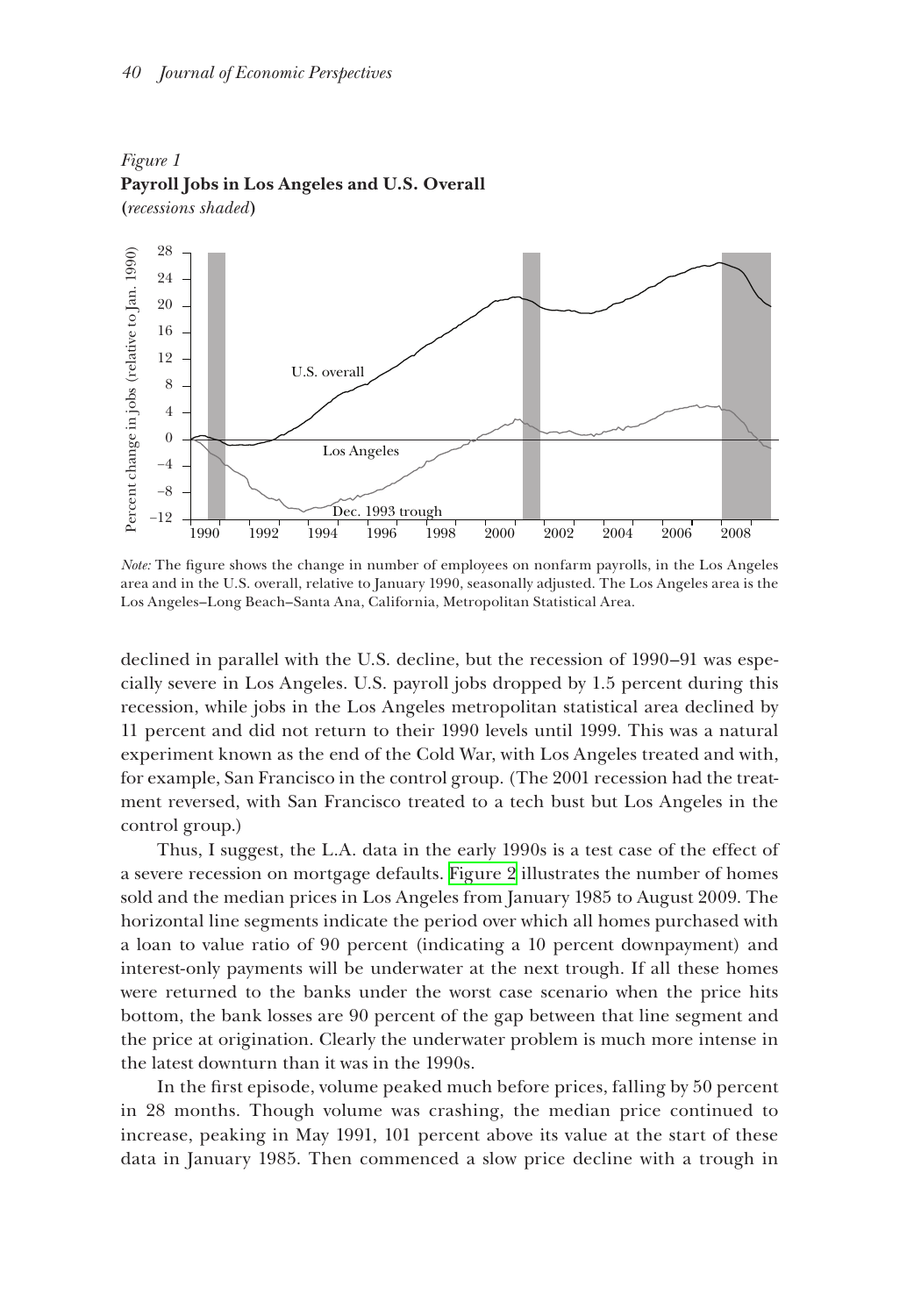

<span id="page-10-0"></span>*Figure 2* **Los Angeles Housing Market: Median Home Price and Sales Volume**

*Source:* California Association of Realtors.

*Note:* The median price and sales volume are a 3-month moving average, seasonally adjusted. The line segments indentify homes that will be underwater at the coming cycle trough assuming 90 percent loan to value at origination and interest only payments. (Denoting the price at time  $t$  by  $p_t$  and the price at the trough by  $p_{\text{min}}$ , with 10 percent down, the loan balance is 0.9  $p_t$ , and the home is underwater at the trough if  $0.9 \text{ p}_t > p_{\text{min}}$  or if  $p_t > p_{\text{min}}/0.9$ .)

December 1996, with the median price 29 percent below its previous peak, a decline of 5 percent per year.

I have been fond of summarizing these data by saying that for homes, it's a volume cycle, not a price cycle. This very slow price-discovery occurs because people celebrate investment gains, but deny losses. Owner-occupants of homes can likewise hold onto long-ago valuations and insist on prices that the market cannot support. Because of that denial, there are many fewer transactions, and the transactions that do occur tend to be at the seller's prices, not equilibrium market prices.

The slow price discovery acts like a time-out, allowing the fundamentals to catch up to valuations and keeping foreclosure rates at minimal levels.<sup>4</sup> In the early phase of the current housing correction, history seemed to be repeating itself, since volume was dropping rapidly even as prices continued to rise. But then began a rapid 51 percent drop in home prices between August 2007 to March 2009, creating a huge amount of underwater valuation.

<sup>&</sup>lt;sup>4</sup>The first underwater problem illustrated in Figure 2 could be almost completely remedied by a switch from 90 to 80 percent loan-to-value ratios starting when volumes began to drop, because most of the underwater loans came after that break in the market.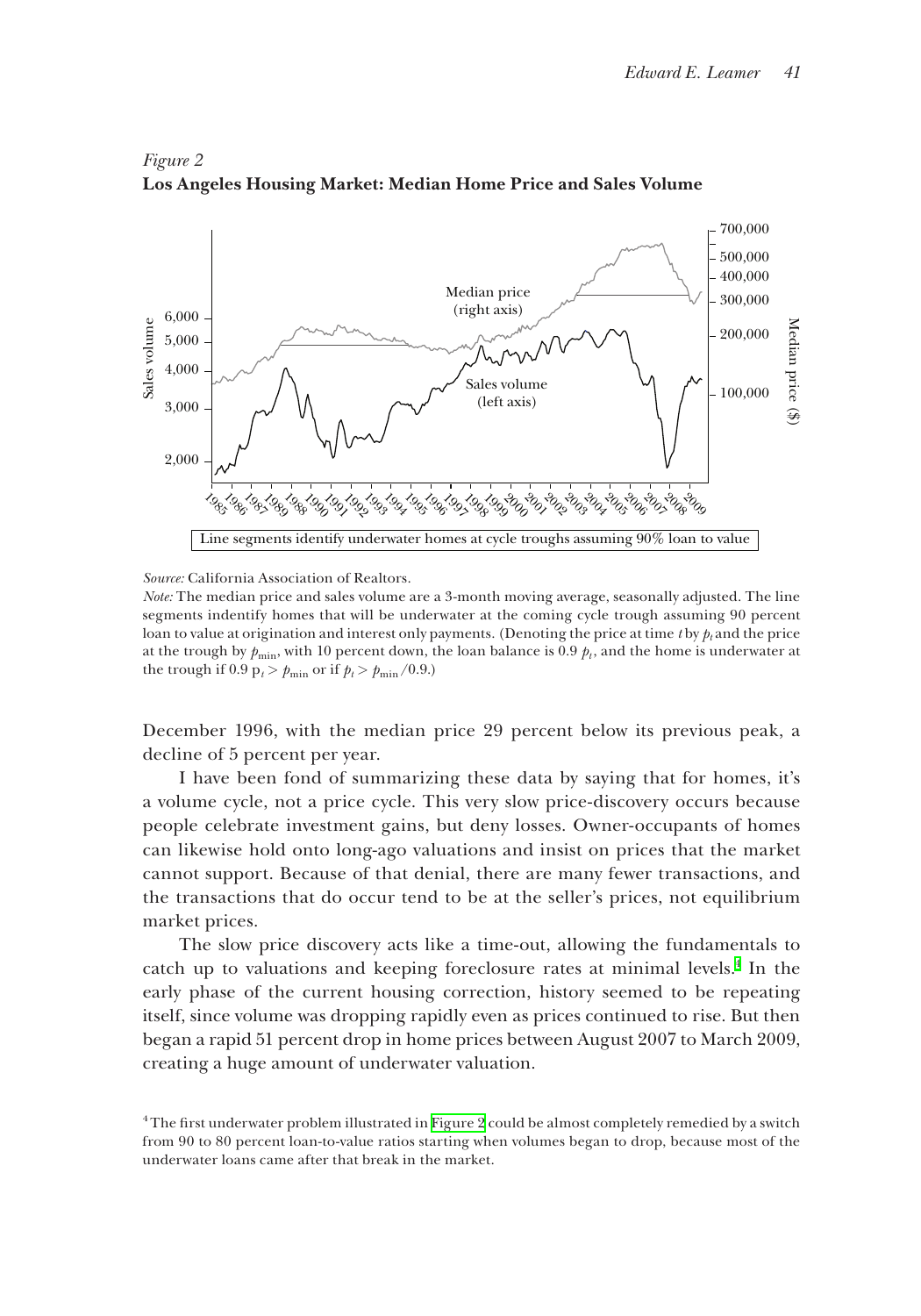

## *Figure 3* **Southern California Foreclosures**

#### *Source:* MDA DataQuick.

*Note:* The concentration of foreclosures in time and space in Southern California in the latest housing correction is illustrated in Figure 3, which displays quarterly foreclosures since 1987 for both Los Angeles County and "The Inland Empire," composed of the two "peripheral" counties east of Los Angeles County (Riverside and San Bernadino), where subprime lending was very prevalent. In both Los Angeles and the Inland Empire in the 1990s, the rise in foreclosures trailed the price movement by several years. In contrast, the time-concentrated spike in foreclosures in 2007 occurred at the very start of the price erosion and has been much more extreme in the Inland Empire than in Los Angeles.

Why did the L.A. 1990s data mislead with regard to the current housing correction? One possible answer is untested social effects and unmeasured subject effects—two very important interactive confounders. Innovations in mortgage origination in 2003–2005 extended the home-ownership peripheries of our cities both in terms of income and location. When the subprime mortgage window shut down, the demand for owner-occupied homes at the extended peripheries was eliminated virtually overnight. Since these properties were financed with loans that could only work if the houses paid for themselves via appreciation, the banks became the new owners. Accounting rules do not allow banks to deny losses the way owner-occupants do, and banks immediately dumped the foreclosed homes onto the market at the worst time, in the worst way, with broken windows and burned-up lawns, concentrated in time and space, causing very rapid (or even exaggerated) price discovery in the affected peripheries. In contrast, foreclosures in the 1990s, illustrated in Figure 3 for the case of Southern California, were delayed, and were dispersed in time and space.

We all need to learn both narrower and broader lessons here. I expected price discovery in housing markets to be slow, as it had been after the bursting of previous bubbles, and I was completely wrong. I will be more careful about interactive social confounders in the future.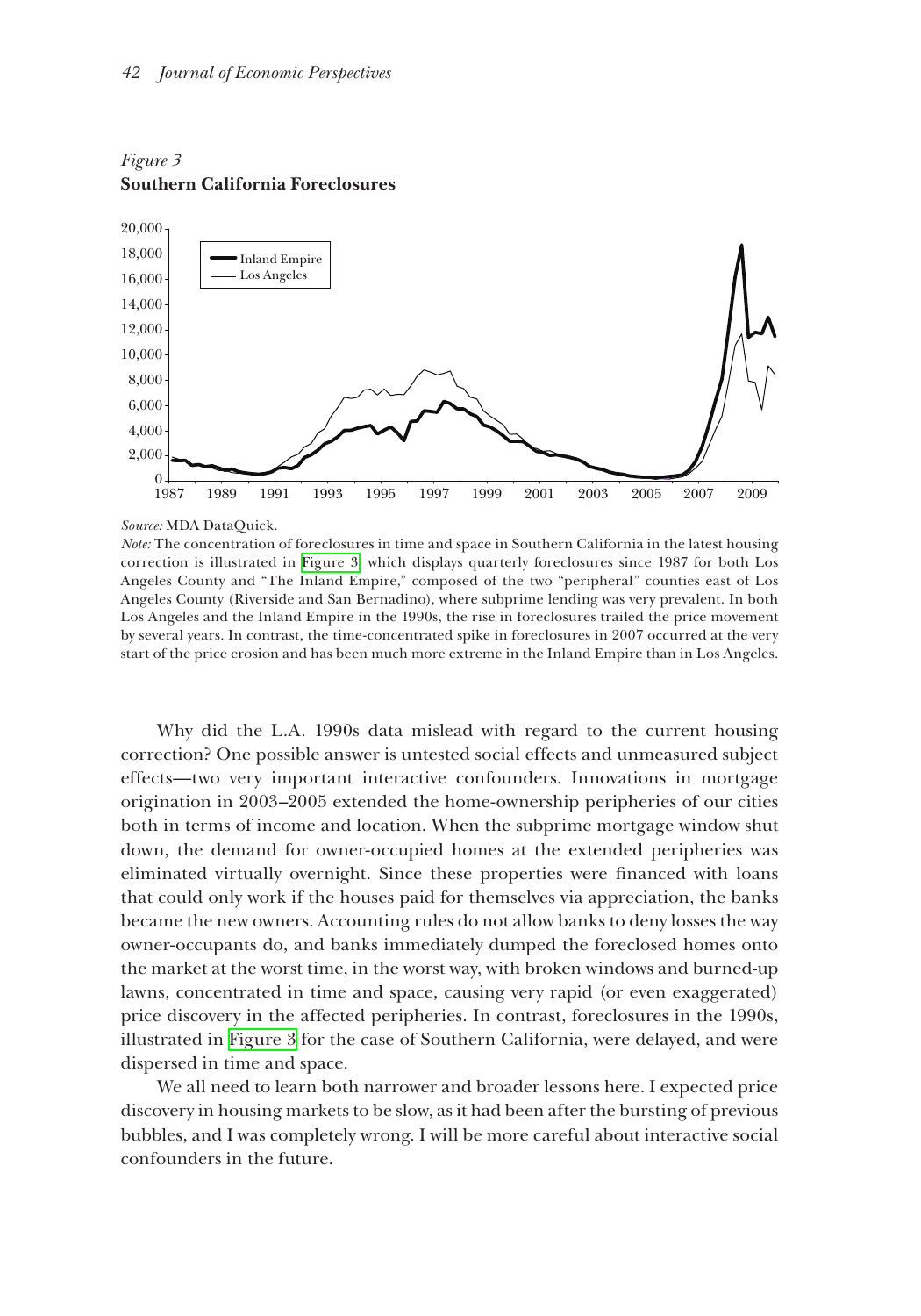### **White-Washing hite-Washing**

It should not be a surprise at this point in this essay that I part ways with  $\mathbf I$ Angrist and Pischke in their apparent endorsement of White's (1980) paper on how ngrist and Pischke in their apparent endorsement of White's (1980) paper on how to calculate robust standard errors. Angrist and Pischke write: "Robust standard errors, automated clustering, and larger samples have also taken the steam out of issues like heteroskedasticity and serial correlation. A legacy of White's (1980) paper on robust standard errors, one of the most highly cited from the period, is the near-death of generalized least squares in cross-sectional applied work."

An earlier generation of econometricians corrected the heteroskedasticity problems with weighted least squares using weights suggested by an explicit heteroskedasticity model. These earlier econometricians understood that reweighting the observations can have dramatic effects on the actual estimates, but they treated bservations can have dramatic effects on the actual estimates, but they treated the effect on the standard errors as a secondary matter. A "robust standard" error completely turns this around, leaving the estimates the same but changing the size of the confidence interval. Why should one worry about the length of the confidence interval, but not the location? This mistaken advice relies on asymptotic properties of estimators.<sup>5</sup> I call it "White-washing." Best to remember that no matter how far we travel, we remain always in the Land of the Finite Sample, infinitely far from Asymptopia. Rather than mathematical musings about life in Asymptopia, we should be doing the hard work of modeling the heteroskedasticity and the time dependence to determine if sensible reweighting of the observations materially changes the locations of the estimates of interest as well as the widths of the confidence intervals.

Estimation with instrumental variables is another case of inappropriate reliance on asymptotic properties. In finite samples, these estimators can seriously distort the evidence for the same reason that the ratio of two sample means,  $\bar{y}/\bar{x}$ , is a poor summary of the data evidence about the ratio of the means,  $E(y)/E(x)$ , when the finite sample leaves a "dividing-by-zero-problem" because the denominator  $\bar{x}$ is not statistically far from zero. This problem is greatly amplified with multiple weak instruments, a situation that is quite common. It is actually quite feasible from a Bayesian perspective to program an alert into our instrumental variables estimation together with remedies, though this depends on Assumptions. In other words, you have to do some hard thinking to use instrumental variables methods in finite samples.

As the sample size grows, concern should shift from small-sample bias to asymptotic bias caused by the failure of the assumptions needed to make instrumental variables work. Since it is the unnamed, unobserved variables that are the source of the problem, this isn't easy to think about. The percentage bias is small if

 $<sup>5</sup>$  The change in length but not location of a confidence interval is appropriate for one specialized</sup> covariance structure.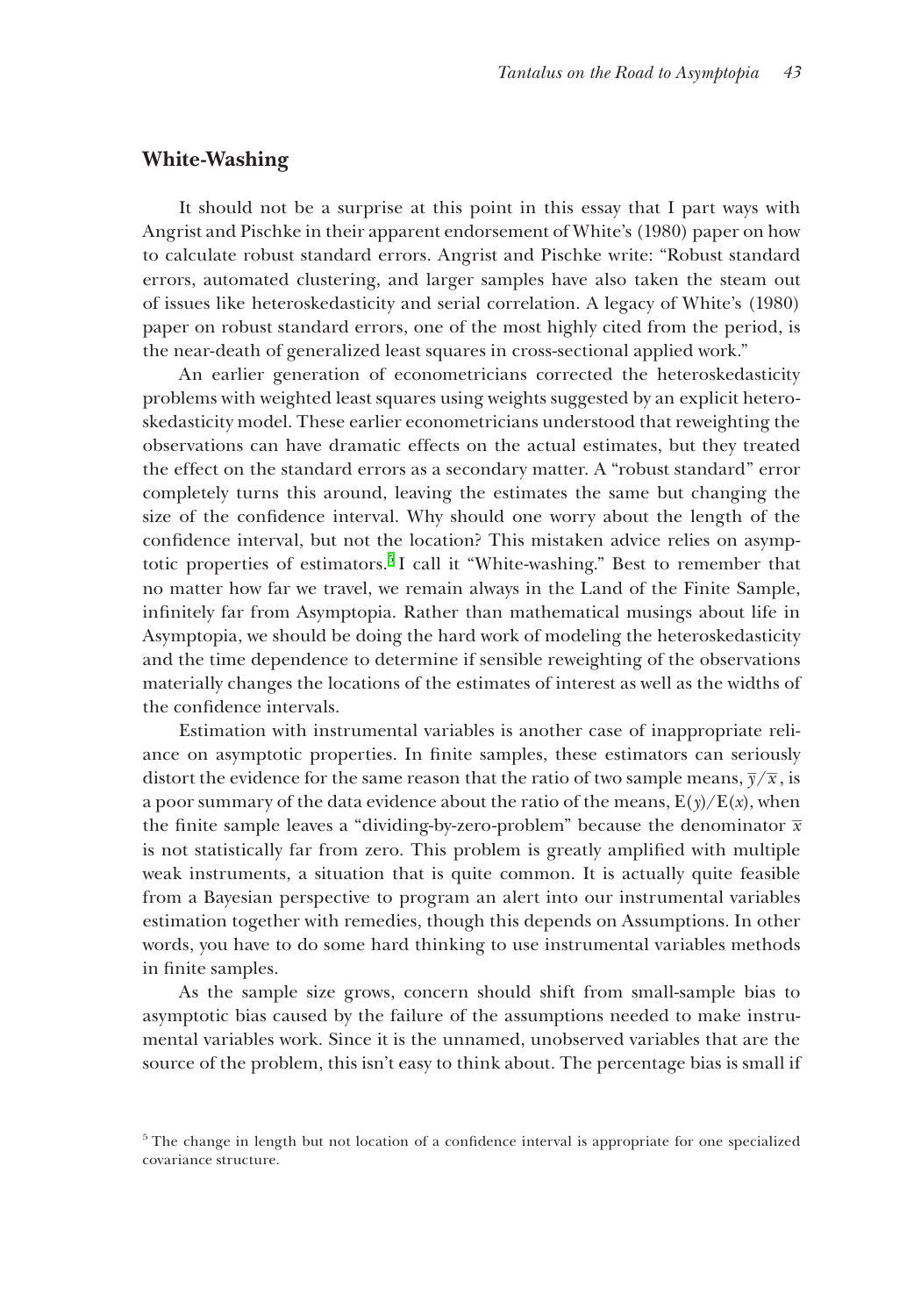the variables you have forgotten are unimportant compared with the variables that you have remembered. That's easy to determine, right?

## **A Word on Macroeconomics**

Finally, I think that Angrist and Pischke are way too optimistic about the prospects for an experimental approach to macroeconomics. Our understanding of causal effects in macroeconomics is virtually nil, and will remain so. Don't we know that? Though many members of our profession have jumped up to support the \$787 billion stimulus program in 2009 as if they knew that was an appropriate response to the Panic of 2008, the intellectual basis for that opinion is very thin, especially if you take a close look at how that stimulus bill was written.

The economists who coined the DSGE acronym combined in three terms the things economists least understand: "dynamic," standing for forward-looking decision making; "stochastic," standing for decisions under uncertainty and ambiguity; and "general equilibrium," standing for the social process that coordinates and influences the actions of all the players. I have tried to make this point in the title of my recent book: *Macroeconomic Patterns and Stories* (Leamer, 2009). That's what we do. We seek patterns and tell stories.

## **Conclusion onclusion**

Ignorance is a formidable foe, and to have hope of even modest victories, we economists need to use every resource and every weapon we can muster, including thought experiments (theory), and the analysis of data from nonexperiments, accidental experiments, and designed experiments. We should be celebrating the small genuine victories of the economists who use their tools most effectively, and we should dial back our adoration of those who can carry the biggest and brightest and least-understood weapons. We would benefit from some serious humility, and from burning our "Mission Accomplished" banners. It's never gonna happen.

Part of the problem is that we data analysts want it all automated. We want an answer at the push of a button on a keyboard. We know intellectually that thoughtless choice of an instrument can be a severe problem and that summarizing the data with the "consistent" instrumental variables estimate when the instruments are weak is an equally large error.<sup>6</sup> The substantial literature on estimation with weak instruments has not yet produced a serious practical competitor to the usual

<sup>6</sup> Bayesians have a straightforward solution in theory to this problem: describe the marginal likelihood function, marginalized with respect to all the parameters except the coefficient being estimated. If the instruments are strong, this marginal likelihood will have its mode near the instrumental variables estimate. If the instruments are weak, the central tendency of the marginal likelihood will lie elsewhere, sometimes near the ordinary least-squares estimate.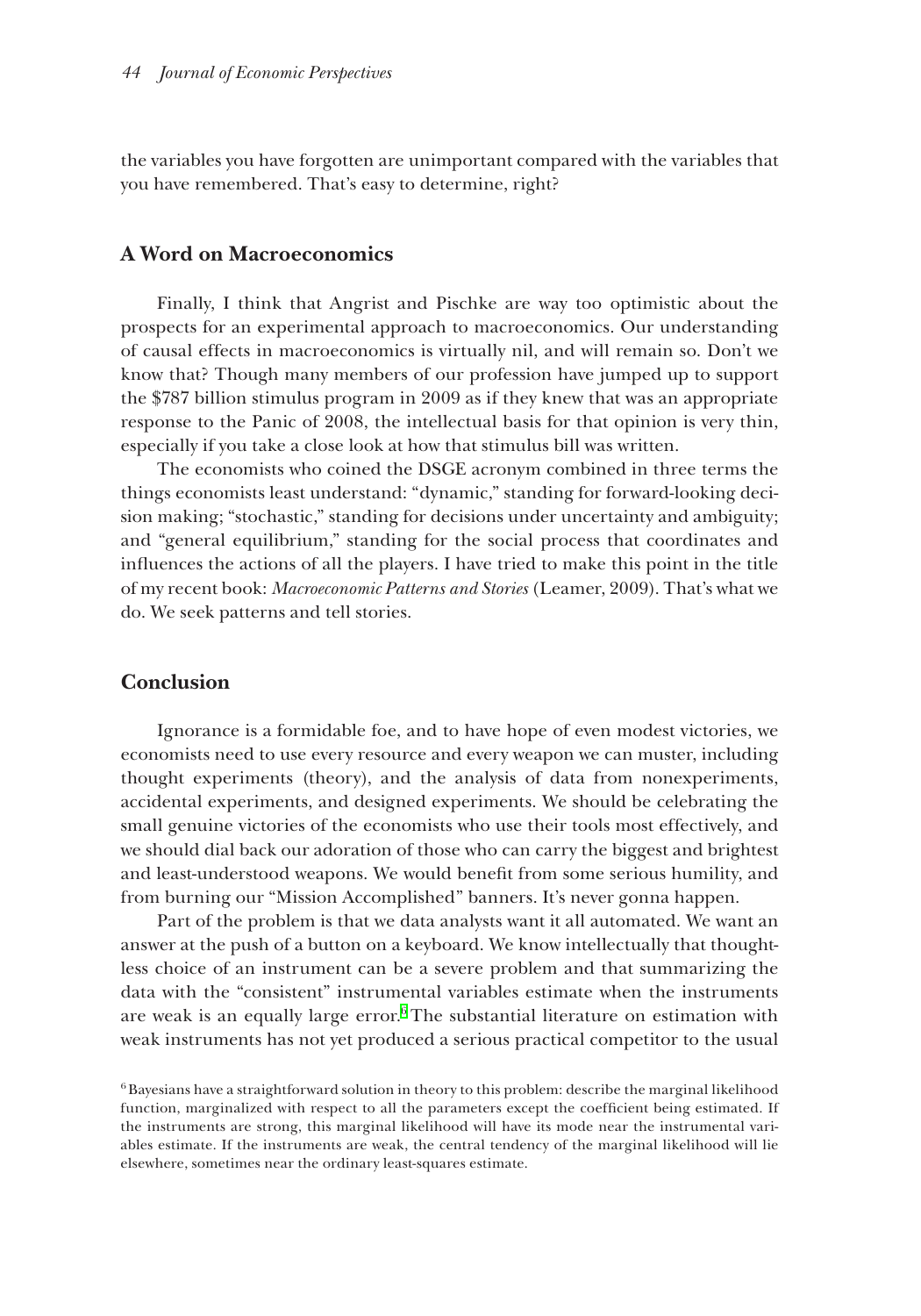instrumental variables estimator. Our keyboards now come with a highly seductive button for instrumental variables estimates. To decide how best to adjust the instrumental variables estimates for small-sample distortions requires some hard thought. To decide how much asymptotic bias afflicts our so-called consistent estimates requires some very hard thought and dozens of alternative buttons. Faced with the choice between thinking long and hard versus pushing the instrumental variables button, the single button is winning by a very large margin.

Let's not add a "randomization" button to our intellectual keyboards, to be pushed without hard reflection and thought.

■ *Comments from Angus Deaton, James Heckman, Guido Imbens, and the editors and referees for the JEP (Timothy Taylor, James Hines, David Autor, and Chad Jones) are gratefully acknowledged, but all errors of fact and opinion, of course, remain my own.*

#### **References**

**Bewley, Truman F.** 1986. "Knightian Decision Theory." Parts 1 and 2. Cowles Foundation Discussion Papers No. 807 and 835.

**Card, David.** 1990. "The Impact of the Mariel Boatlift on the Miami Labor Market." *Industrial and Labor Relations Review*, 43(2): 245–57.

**Chamberlain, Gary, and Guido Imbens.**  1996. "Hierarchical Bayes Models with Many Instrumental Variables." NBER Technical Working Paper 204.

*The Economist***.** 2009. "Cause and Defect." August 13, 2009.

**Deaton, Angus.** 2008. "Instruments of Development: Randomization in the Tropics, and the Search for the Elusive Keys to Economic Development." The Keynes Lecture, British Academy, October, 2008.

**Fox, Justin.** 2009. *The Myth of the Rational Market. A History of Risk, Reward and Delusion on Wall Street*. New York: HarperCollins.

**Gates, Dominic.** 2009. "Boeing 787 Wing Flaw Extends Inside Plane." *Seattle Times*, July 30. http://seattletimes.nwsource.com/html /boeingaerospace/2009565319\_boeing30.html.

**Hanany, Eran, and Peter Klibanoff.** 2009. "Updating Ambiguity Averse Preferences." *The B.E. Journal of Theoretical Economics*, vol. 9, issue 1 (Advances), article 37.

**Heckman, James J.** 1992. "Randomization and Social Program Evaluation." In *Evaluating Welfare and Training Programs*, eds. Charles Manski and Irwin Garfinkel, 201-230. Cambridge, MA: Harvard University Press. (Also available as NBER Technical Working Paper 107.)

**Imbens, Guido W.** 2009. "Better LATE than Nothing: Some Comments on Deaton (2009) and Heckman and Urzua (2009)." NBER Working Paper No. w14896.

**Imbens, Guido W., and Joshua D. Angrist.**  1994. "Identification and Estimation of Local Average Treatment Effects." *Econometrica*, 62(2): 467–75.

**Keynes, John Maynard.** 1921. *A Treatise on Probability*. London: Macmillan.

**Keynes, John Maynard.** 1936. *The General Theory of Employment, Interest and Money*. Macmillan.

**Klibanoff, Peter, Massimo Marinacci, and Sujoy Mukerji.** 2005. "A Smooth Model of Decision Making Under Ambiguity." *Econometrica*, 73(6): 1849–1892.

**Knight, Frank.** 1921. *Risk, Uncertainty and*  Profit. New York: Houghton Mifflin.

Leamer, Edward E. 1978. *Specification Searches: Ad Hoc Inference with Nonexperimental Data*. John Wiley and Sons.

**Leamer, Edward E.** 1983. "Let's Take the Con